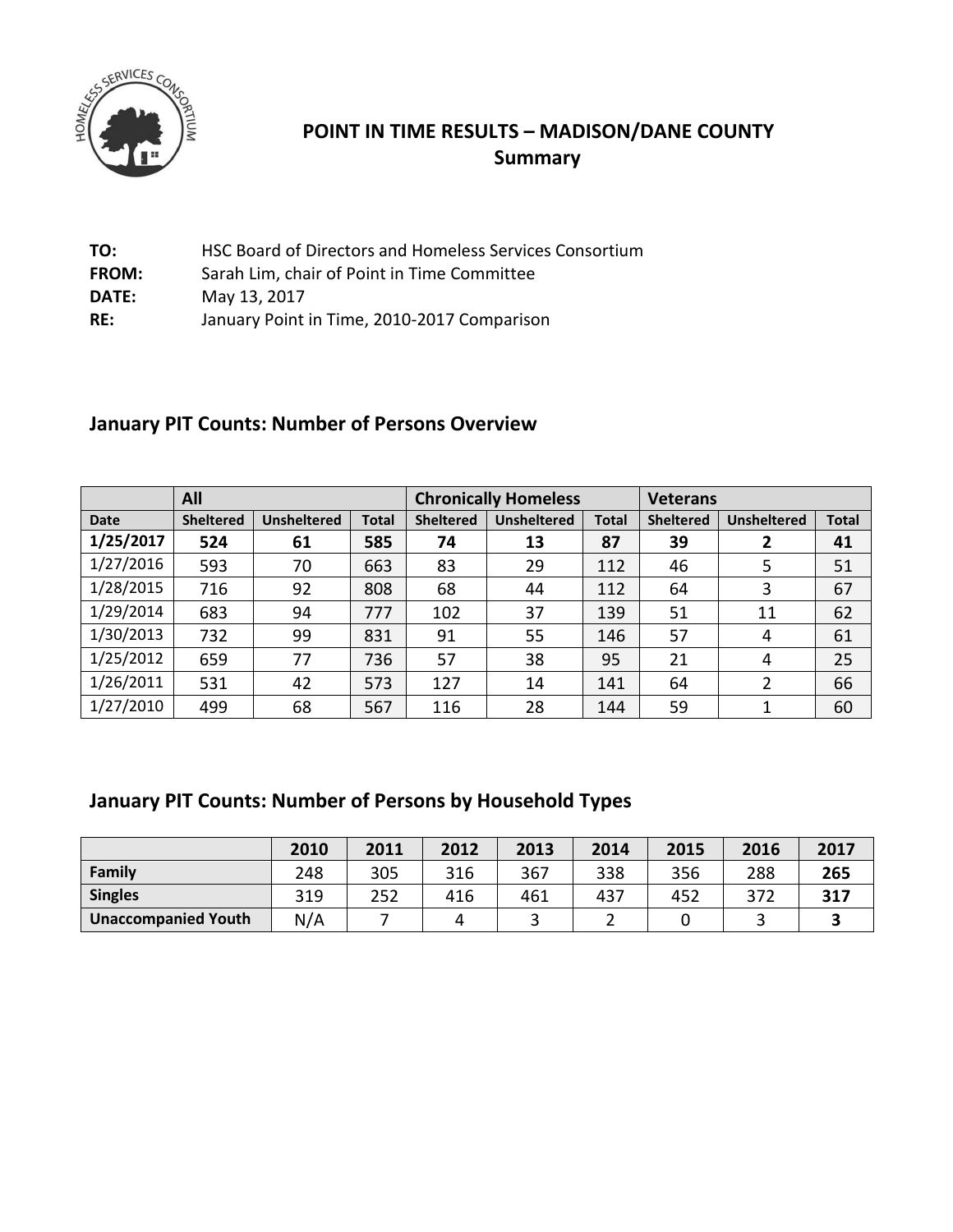#### **January 25, 2017**

| <b>Number of Households- January 2017</b>                 | <b>Sheltered</b> | <b>Unsheltered</b> | <b>Total</b>  |
|-----------------------------------------------------------|------------------|--------------------|---------------|
| Households with at least one Adult and one child (family) | 262              | 3                  | 265           |
|                                                           | 85 families)     | $(1$ family)       | (86 families) |
| Households without children (singles)                     | 259              | 58                 | 317           |
| Households with only children (unaccompanied youth)       | 3                | 0                  | 3             |
| <b>Total Number of Persons</b>                            | 524              | 61                 | 585*          |
| <b>Homeless Subpopulations</b>                            |                  |                    |               |
| <b>Chronically Homeless</b>                               | 74               | 13                 | 87            |
| Veterans                                                  | 39               | 2                  | 41            |
| <b>Severe Mental Illness</b>                              | 102              | 15                 | 117           |
| <b>Chronic Substance Abuse</b>                            | 40               | 15                 | 55            |
| Persons with HIV/AIDS                                     | 0                | 0                  | 0             |
| <b>Victims of Domestic Abuse</b>                          | 152              | 8                  | 160           |
| Total UNDER Age 18                                        | 164              | 1                  | 165           |
| Total Age 18-24                                           | 51               | 4                  | 55            |
| Total Age 25+                                             | 309              | $55+$              | 364           |
| Unknown Age                                               | 0                | 1                  |               |

#### **January 27, 2016**

| <b>Number of Households- January 2016</b>               | <b>Sheltered</b>     | <b>Unsheltered</b> | <b>Total</b>         |
|---------------------------------------------------------|----------------------|--------------------|----------------------|
| Households with at least on Adult and on child (family) | 285                  | 3                  | 288                  |
| Households without children (singles)                   | (92 families)<br>305 | (1 family)<br>67   | (93 families)<br>372 |
| Households with only children (unaccompanied youth)     | 3                    | 0                  | 3                    |
| <b>Total Number of Persons</b>                          | 593                  | 70                 | 663                  |
| <b>Homeless Subpopulations</b>                          |                      |                    |                      |
| <b>Chronically Homeless</b>                             | 83                   | 29                 | 112                  |
| Veterans                                                | 46                   | 5                  | 51                   |
| Severely Mentally Ill                                   | 160                  | 14                 | 174                  |
| Chronic Substance Abuse                                 | 98                   | 14                 | 112                  |
| Persons with HIV/AIDS                                   | 1                    | 0                  | 1                    |
| <b>Victims of Domestic Abuse</b>                        | 160                  | 8                  | 168                  |
| Total UNDER Age 18                                      | 181                  | $\overline{2}$     | 183                  |
| Total Age 18-24                                         | 52                   | $\overline{2}$     | 54                   |
| Total OVER Age 24                                       | 359                  | 61                 | 420                  |
| Unknown Age                                             |                      | 5                  | 6                    |

<sup>\*</sup>There were 32 individuals in the jail on the night of the PIT count who may have been homeless but did not get counted in PIT: 16 individuals reported no permanent address (NPA), 5 gave the Job Center or shelter addresses, and 11 reported no address at all. HUD does not include persons in institutions in the PIT count.

<sup>†</sup> In 2017, the HSC PIT Committee decided to break down the age 25+ group into two age groups for the unsheltered count: age 25-54 and age 55+. Out of 55 persons unsheltered, 48 were in the 25-54 range, and 7 persons were age over 55.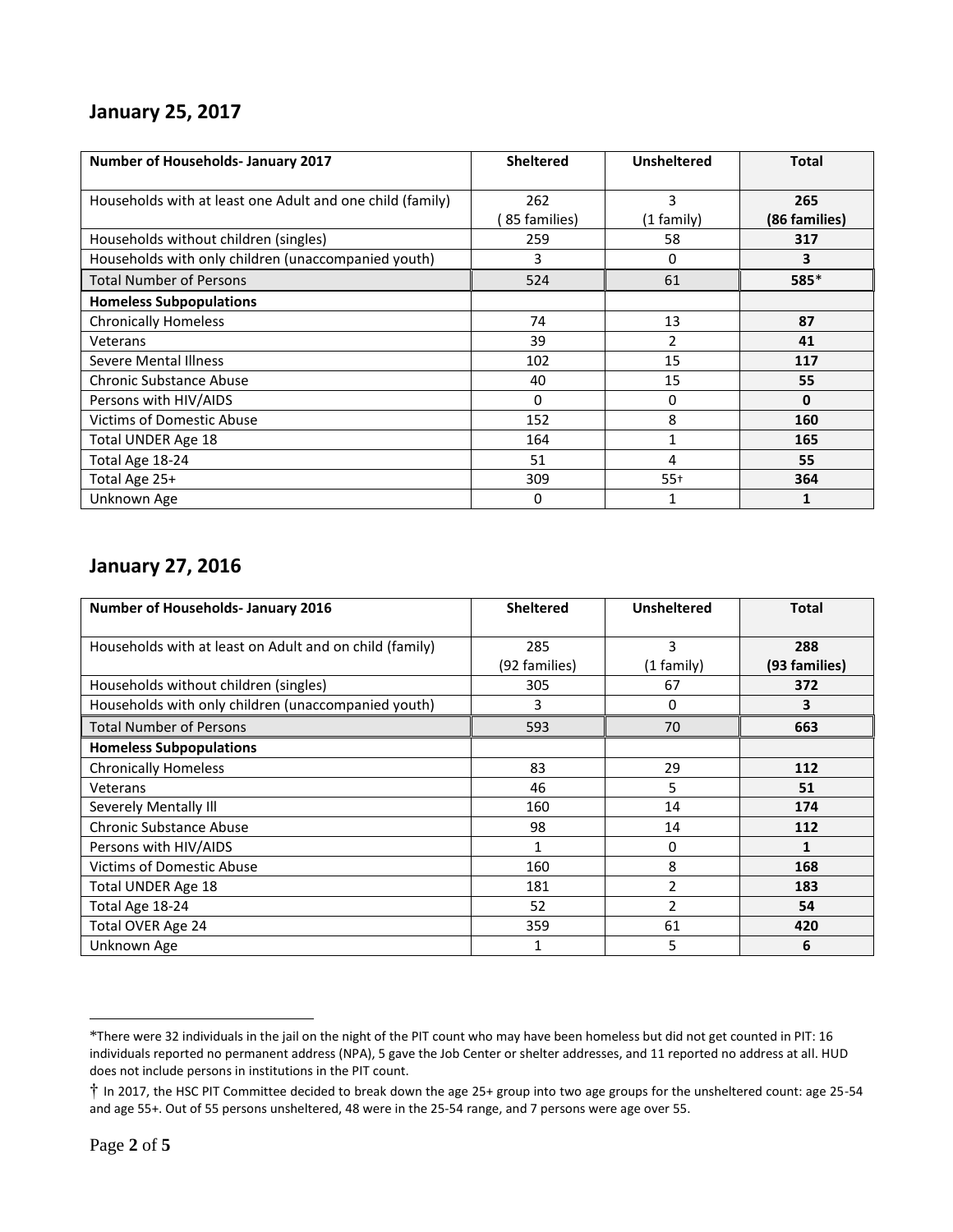#### **January 29, 2015**

| <b>Part 1. Homeless Population</b>                        | <b>Sheltered</b> | <b>Unsheltered</b> | <b>Total</b>   |
|-----------------------------------------------------------|------------------|--------------------|----------------|
| 1. Number of Households - Families with Dependent         | 112              | $\Omega$           | 112            |
| Children.                                                 |                  |                    |                |
| 1 a. Number of Persons in these Families.                 | 356              | $\Omega$           | 356            |
| 2. Number of Households - Families with Only Children.    | 0                | $\Omega$           | 0              |
| 2 a. Number of Persons in these Families.                 | $\Omega$         | $\Omega$           | $\bf{0}$       |
| 3. Number of Households - Adults without Dependent        | 360              | 92                 | 452            |
| Children.                                                 |                  |                    |                |
| 3 a. Number of Single Adults                              | 360              | 92                 | 452            |
| Total Number of Persons (Add lines 1 a. and 2 a. and 3a.) | 716              | 92                 | 808            |
| Part 2. Homeless Subpopulations                           |                  |                    |                |
| a. Chronically Homeless                                   | 68               | 44                 | 112            |
| b. Severely Mentally III                                  | 178              | 17                 | 195            |
| c. Chronic Substance Abuse                                | 82               | 13                 | 95             |
| d. Veterans - Male                                        | 63               | 2                  | 65             |
| e. Veterans - Female                                      | 1                | $\mathbf{1}$       | $\overline{2}$ |
| f. Persons with HIV/AIDS                                  | 3                | $\mathbf{1}$       | 4              |
| g. Victims of Domestic Abuse                              | 169              | 4                  | 173            |
| h. Total UNDER Age 18                                     | 217              | 0                  | 217            |
| i. Total Age 18-24                                        | 54               | $\overline{2}$     | 56             |
| j. Total OVER Age 24                                      | 445              | 90                 | 535            |
| k. Aged Out of Foster Care                                | 1                | 0                  | 1              |

## **January 29, 2014**

| <b>Part 1. Homeless Population</b>                        | <b>Sheltered</b> | <b>Unsheltered</b> | <b>Total</b>   |
|-----------------------------------------------------------|------------------|--------------------|----------------|
| 1. Number of Households - Families with Dependent         | 106              | 1                  | 107            |
| Children.                                                 |                  |                    |                |
| 1 a. Number of Persons in these Families.                 | 336              | 2                  | 338            |
| 2. Number of Households - Families with Only Children.    | 0                | 1                  | 1              |
| 2 a. Number of Persons in these Families.                 | $\Omega$         | $\overline{2}$     | $\overline{2}$ |
| 3. Number of Households - Adults without Dependent        | 347              | 87                 | 434            |
| Children.                                                 |                  |                    |                |
| 3 a. Number of Single Adults                              | 347              | 90                 | 437            |
| Total Number of Persons (Add lines 1 a. and 2 a. and 3a.) | 683              | 94                 | 777            |
| <b>Part 2. Homeless Subpopulations</b>                    |                  |                    |                |
| a. Chronically Homeless                                   | 102              | 37                 | 139            |
| b. Severely Mentally III                                  | 197              | 38                 | 235            |
| c. Chronic Substance Abuse                                | 102              | 33                 | 135            |
| d. Veterans - Male                                        | 50               | 11                 | 61             |
| e. Veterans - Female                                      | $\mathbf{1}$     | 0                  | $\mathbf{1}$   |
| f. Persons with HIV/AIDS                                  | $\mathbf{1}$     | $\mathbf{1}$       | $\overline{2}$ |
| g. Victims of Domestic Abuse                              | 8                | 5                  | 13             |
| h. Total UNDER Age 18                                     | 200              | $\mathbf{1}$       | 201            |
| i. Total Age 18-24                                        | 63               | 5                  | 68             |
| j. Total OVER Age 24                                      | 420              | 88                 | 508            |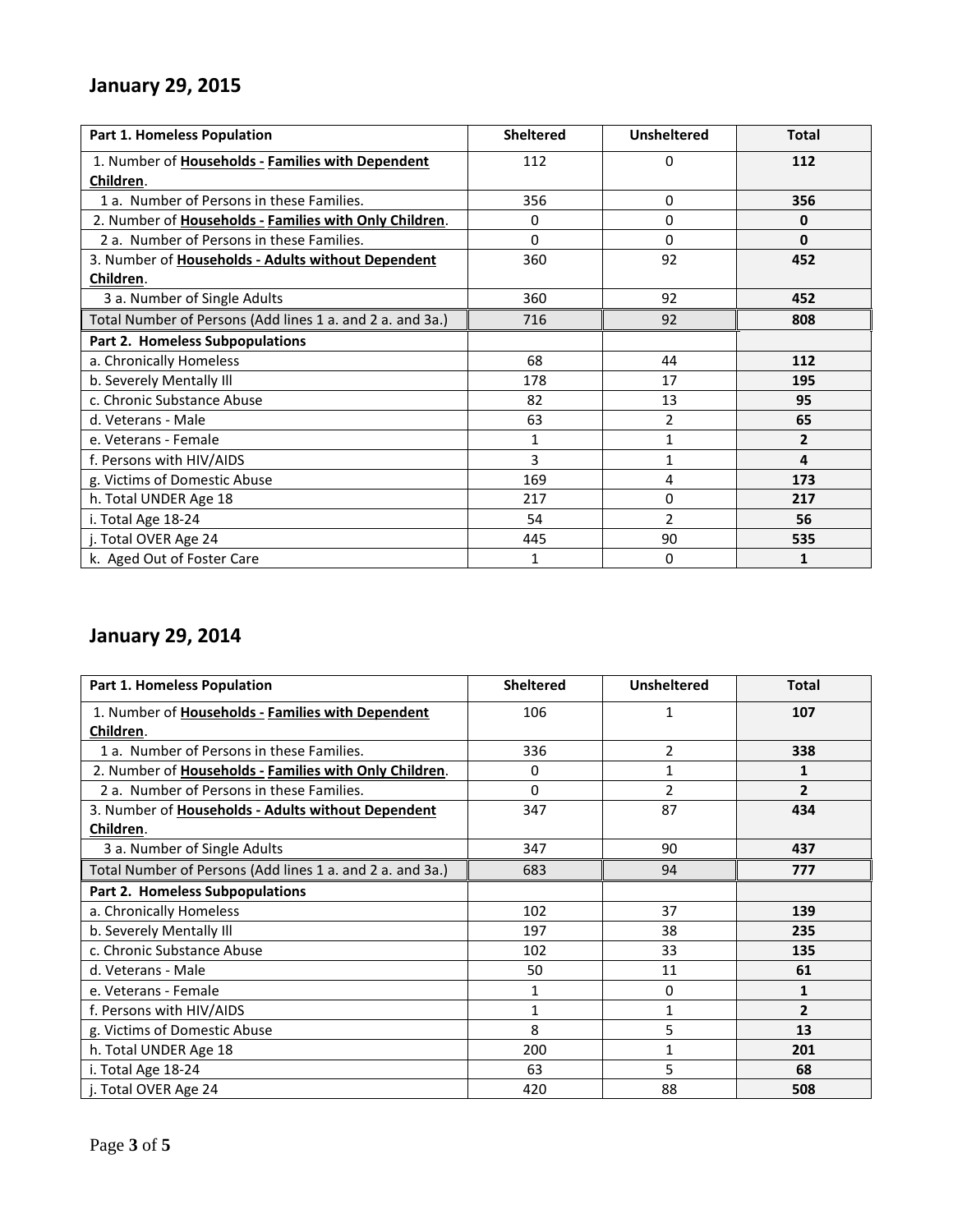## **January 30, 2013**

| <b>Part 1. Homeless Population</b>                        | <b>Sheltered</b> | <b>Unsheltered</b> | <b>Total</b> |
|-----------------------------------------------------------|------------------|--------------------|--------------|
| 1. Number of Households - Families with Dependent         | 107              | 3                  | 110          |
| Children.                                                 |                  |                    |              |
| 1 a. Number of Persons in these Families.                 | 358              | 9                  | 367          |
| 2. Number of Households - Families with Only Children.    | 0                | 3                  | 3            |
| 2 a. Number of Persons in these Families.                 | 0                | 3                  | 3            |
| 3. Number of Households - Adults without Dependent        | 373              | 87                 | 460          |
| Children.                                                 |                  |                    |              |
| 3 a. Number of Single Adults                              | 374              | 87                 | 461          |
| Total Number of Persons (Add lines 1 a. and 2 a. and 3a.) | 732              | 99                 | 831          |
| Part 2. Homeless Subpopulations                           |                  |                    |              |
| a. Chronically Homeless                                   | 91               | 55                 | 146          |
| b. Severely Mentally III                                  | 160              | 14                 | 174          |
| c. Chronic Substance Abuse                                | 82               | 3                  | 85           |
| d. Veterans - Male                                        | 55               | 3                  | 58           |
| e. Veterans - Female                                      | 2                | $\mathbf{1}$       | 3            |
| f. Persons with HIV/AIDS                                  | 0                | 0                  | 0            |
| g. Victims of Domestic Abuse                              | 116              | $\overline{2}$     | 118          |
| h. Total UNDER Age 18                                     | 224              | 9                  | 233          |
| i. Total Age 18-24                                        | 55               | 18                 | 73           |
| j. Total OVER Age 24                                      | 447              | 71                 | 518          |
| k. Households w/ one child                                | 74               | 1                  | 75           |
| I. Multi-child Households                                 | 284              | 7                  | 291          |

# **January 25, 2012**

| <b>Part 1. Homeless Population</b>                        | <b>Sheltered</b> | <b>Unsheltered</b> | <b>Total</b> |
|-----------------------------------------------------------|------------------|--------------------|--------------|
| 1. Number of Households - Families with Dependent         | 100              | 1                  | 101          |
| Children.                                                 |                  |                    |              |
| 1 a. Number of Persons in these Families.                 | 311              | 5                  | 316          |
| 2. Number of Households - Families with Only Children.    | 0                | 4                  | 4            |
| 2 a. Number of Persons in these Families.                 | 0                | 4                  | 4            |
| 3. Number of Households - Adults without Dependent        | 348              | 68                 | 416          |
| Children.                                                 |                  |                    |              |
| 3 a. Number of Single Adults                              | 348              | 68                 | 416          |
| Total Number of Persons (Add lines 1 a. and 2 a. and 3a.) | 659              | 77                 | 736          |
| Part 2. Homeless Subpopulations                           |                  |                    |              |
| a. Chronically Homeless                                   | 57               | 38                 | 95           |
| b. Severely Mentally III                                  | 153              | 38                 | 191          |
| c. Chronic Substance Abuse                                | 92               | 41                 | 133          |
| d. Veterans                                               | 21               | 4                  | 25           |
| e. Persons with HIV/AIDS                                  | 1                | 0                  | $\mathbf{1}$ |
| f. Victims of Domestic Abuse                              | 83               | 10                 | 93           |
| g. Unaccompanied Youth (under age 18)                     | 0                | 4                  | 4            |